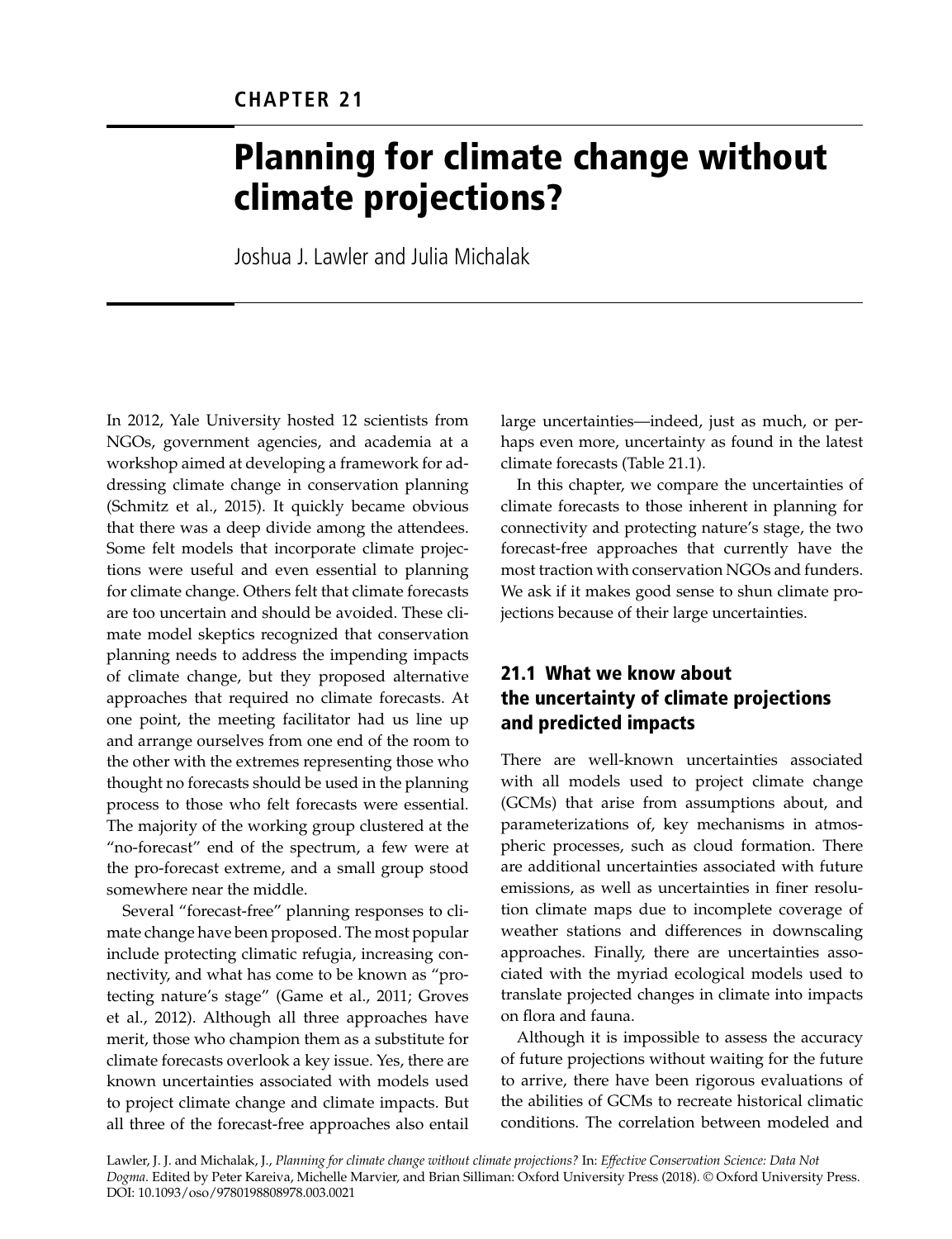| <b>Climate-informed</b><br>biotic projections            | <b>Conserving nature's Connectivity</b><br>stage         |                                    |  |  |
|----------------------------------------------------------|----------------------------------------------------------|------------------------------------|--|--|
| Climate projections                                      | <b>Flevation data</b>                                    | Habitat suitability<br>assessment  |  |  |
| Downscaling                                              | Soils and geology data                                   | Landscape resistance<br>assessment |  |  |
| Current species<br>distributions or biotic<br>conditions | Analytical approach<br>(including variable<br>selection) | Core-area delineation              |  |  |
| Extrapolating to the<br>future                           |                                                          | Analytical approach                |  |  |
| Analytical approach                                      |                                                          | Current species<br>distributions   |  |  |
|                                                          |                                                          | Land-cover data                    |  |  |

Table 21.1 General sources of uncertainty in three approaches to addressing climate change in conservation planning.

observed temperatures is roughly 99% globally with an intermodel spread of ±3°C. The correlation between modeled and observed precipitation is lower at 82% (ranging from 0.75 to 0.90), but improving as models advance (IPCC, 2013). Uncertainty regarding precipitation increases at regional scales, although observed precipitation fell within the range estimated by the most recent suites of GCMs for 21 out of 26 of the regions evaluated by the IPCC (IPCC, 2013).

Most attempts to use climate projections for conservation planning rely on downscaled climate projections, which come with a suite of errors introduced by the downscaling. For example, Klausmeyer and Shaw (2009) found the error associated with downscaling temperature projections to a 2.5-minute resolution grid at the 66% confidence level to be approximately  $\pm 26\%$ ,  $\pm 16\%$ , and  $\pm 14\%$  for low, moderate, and high emissions scenarios, respectively.

Applying ecological models to climate-change projections can only compound the uncertainties associated with GCMs and downscaling approaches. For example, the type of model used (e.g., logistic regression, neural network, MaxEnt) can strongly influence the projections of species distributions (Thuiller, 2004; Diniz-Filho et al., 2009). Lawler et al. (2006) found an average of only 19% overlap in projected future distributions for 100 mammal species across six different modeling approaches (agreement was measured across all six approaches—not as the average of pairwise agreement). However, the models also ranged in their ability to accurately represent current distributions, emphasizing the need to test models and select ones that perform better.

A few studies have attempted to assess the accuracy of these species distribution models by forecasting present-day distributions using historical data. Using a 20-year span in bird species distribution data, Araújo et al. (2005) found that niche models did a decent job of capturing modern ranges when they were built with historical data. Martínez-Meyer et al. (2004) found that models seeded with Pleistocene distributions significantly predicted current distributions for 18 of 23 mammal species. Kharouba et al. (2009) found that for the majority of butterfly species they analyzed, species distribution models corresponded with species' observed responses over a 60-year period (mean autoregressive  $R^2 = 0.70$ ).

The key message is that although the uncertainties associated with using climate projections are substantial, they are widely recognized and can be rigorously quantified. This kind of scrutiny helps to drive model improvement and a transparent understanding of model strengths and limitations.

#### 21.2 The devil (and uncertainty) is in the details of increasing connectivity

Conservationists have long used connectivity as a strategy to counteract the negative impacts of habitat loss and fragmentation. More recently, increasing connectivity has risen to prominence as the most often cited adaptation approach for conserving biodiversity in a changing climate (Heller and Zavaleta, 2009). This approach is sensible but fraught with its own, often overlooked, sources of error.

Perhaps the largest uncertainties in connectivity modeling arise from decisions about habitat suitability and landscape resistance (i.e., how difficult it is for a given species to move across the landscape). Thirty-four percent of connectivity studies from 2000 to 2013 relied on expert opinion to parameterize some aspect of the connectivity-mapping process (Correa Ayram et al., 2016). There is ample evidence that expert opinion, although often the only available information, may be far from accurate. For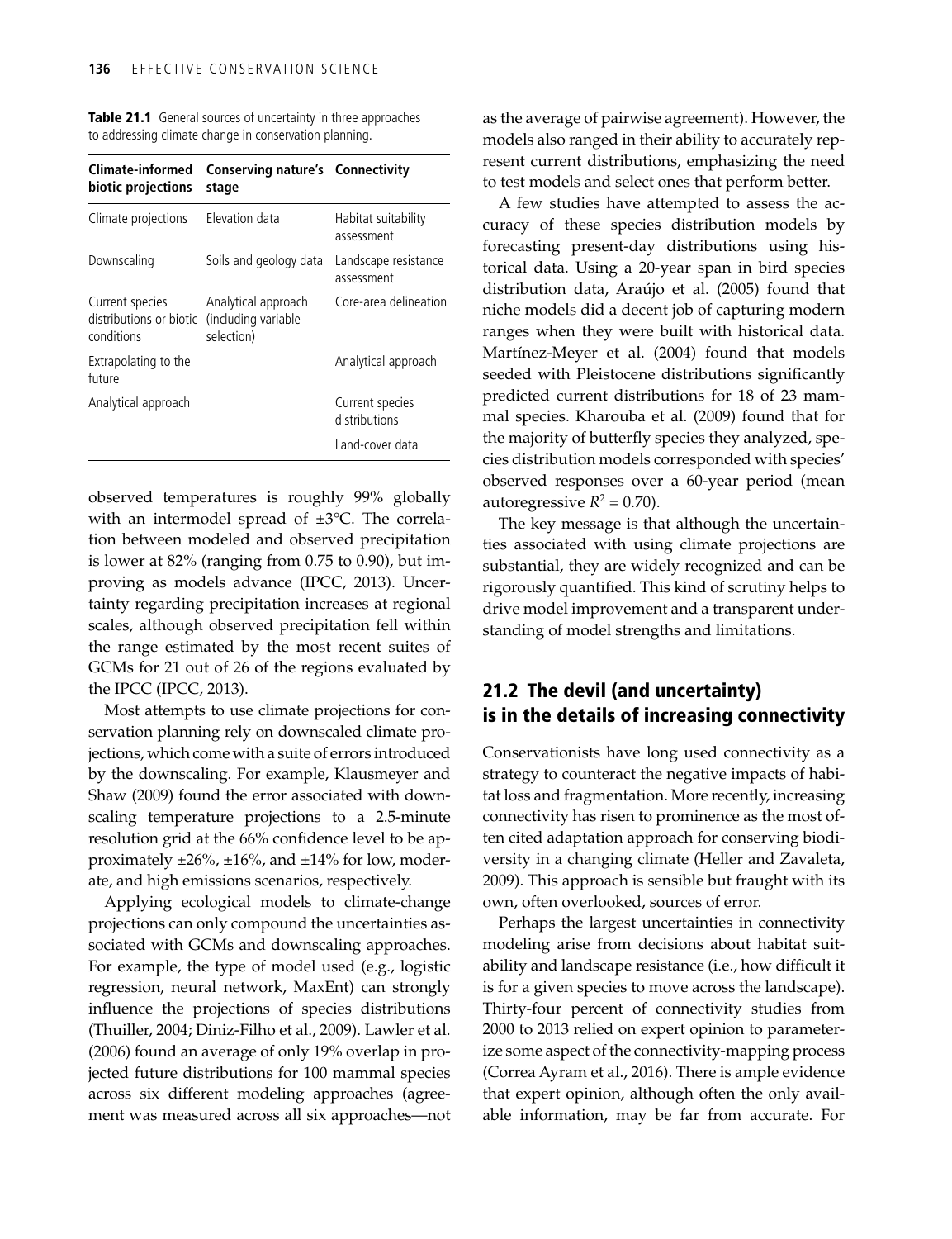example, the optimal or most effective corridors can be identified if one has a geospatial representation of resistance to movement—or a "resistance layer." This resistance layer can come from expert opinion, genetic data, tracking data, or other sources. Sawyer et al. (2011) compared the movement corridors for bighorn sheep identified with resistance based on genetic data, to the corridors based on expert-opinion-derived resistance assessments. There was no overlap between the two sets of corridors.

The foundation of any corridor planning is an apt depiction of habitat suitability. Unfortunately, habitat suitability models suffer from many of the same uncertainties (e.g., differences in predictions across approaches used) as the species distribution or niche models used to project climate-driven range shifts. Indeed, often the very same types of models are used for both purposes. Additionally, these models rely heavily on land-cover datasets, which in the USA have accuracies that range from 60% to 80% for a 16-category classification (Yang et al., 2001; Wickham et al., 2013). Estimates of accuracy in some regions within the USA can be much lower, ranging from 38% to 70% (Wickham et al., 2004) and land-cover datasets with more finely resolved landuse categories are even less accurate.

Just as GCMs differ in their climate forecasts, so do connectivity models differ in their identification of corridors. Carroll et al. (2012) explored the relationships between outputs of three connectivity-mapping approaches and found correlations of 0.45, 0.58, and 0.85 for the three pairs of approaches. Most existing regional connectivity plans rely on a single, relatively simple connectivity modeling approach—least-cost corridor analysis (e.g., Spencer et al., 2010). In addition, most plans use expert opinion to define habitat suitability and resistance. It is not clear then why combining uncertain habitat suitability models with connectivity modeling warrants greater confidence than using climate projections to help with planning.

## 21.3 Protecting nature's stage assumes we know more about the stage than we do

Perhaps the most emblematic approach to avoiding the uncertainties of model projections, is "protecting nature's stage." The key idea behind this approach is that protecting a diversity of geophysical settings will also protect a diversity of species and ecosystems. Furthermore, these locations should continue to support a diversity of species and systems in the future, regardless of how the climate changes and how species' ranges shift. This is because, even as species move in response to climate change, a greater diversity of species is expected to settle into these geophysically diverse areas. How could we go wrong by simply protecting a collection of sites that span a wide range of elevations, soil types, exposures, and so on? We could go wrong because this approach relies on several assumptions.

The first assumption is that geophysical settings are representative of today's biodiversity. However, the evidence that abiotic conditions are an adequate surrogate for today's biodiversity is weak. Beier et al. (2015) reviewed 622 evaluations of abiotic surrogates for conservation planning and found that in only 43% of the evaluations did abiotic surrogates perform better than sites selected at random—and those that did, on average, were an improvement over randomly selected sites by only 8%.

The second assumption is that geophysical settings are discrete features that can be identified and mapped with a high degree of certainty. Yet uncertainty and variability also enter into the process of mapping geophysical settings. Although digital elevation models (DEMs) have a high degree of accuracy (95% confidence interval of 4.57 m) (Gesch, 2007), data for soils and lithology have major uncertainties. Correlations between SSURGO (Soil Survey Geographic Database produced by the National Resources Conservation Service) estimates and measured soil characteristics important for tree growth ranged from 0.26 to 0.56 (Littke et al., 2014). In addition, maps of geophysical settings differ dramatically depending on which variables (soils vs. geology, slope vs. landforms, etc.) are included, how many variables are used, and how each continuous variable is classified into discrete categories.

Still, identifying the same specific geophysical settings may not be that important if the real goal is to simply identify locations with a high *diversity* of settings. Although different input variables may lead to different maps of geophysical settings, it would not matter if there were at least agreement on the location of "high diversity areas." To test this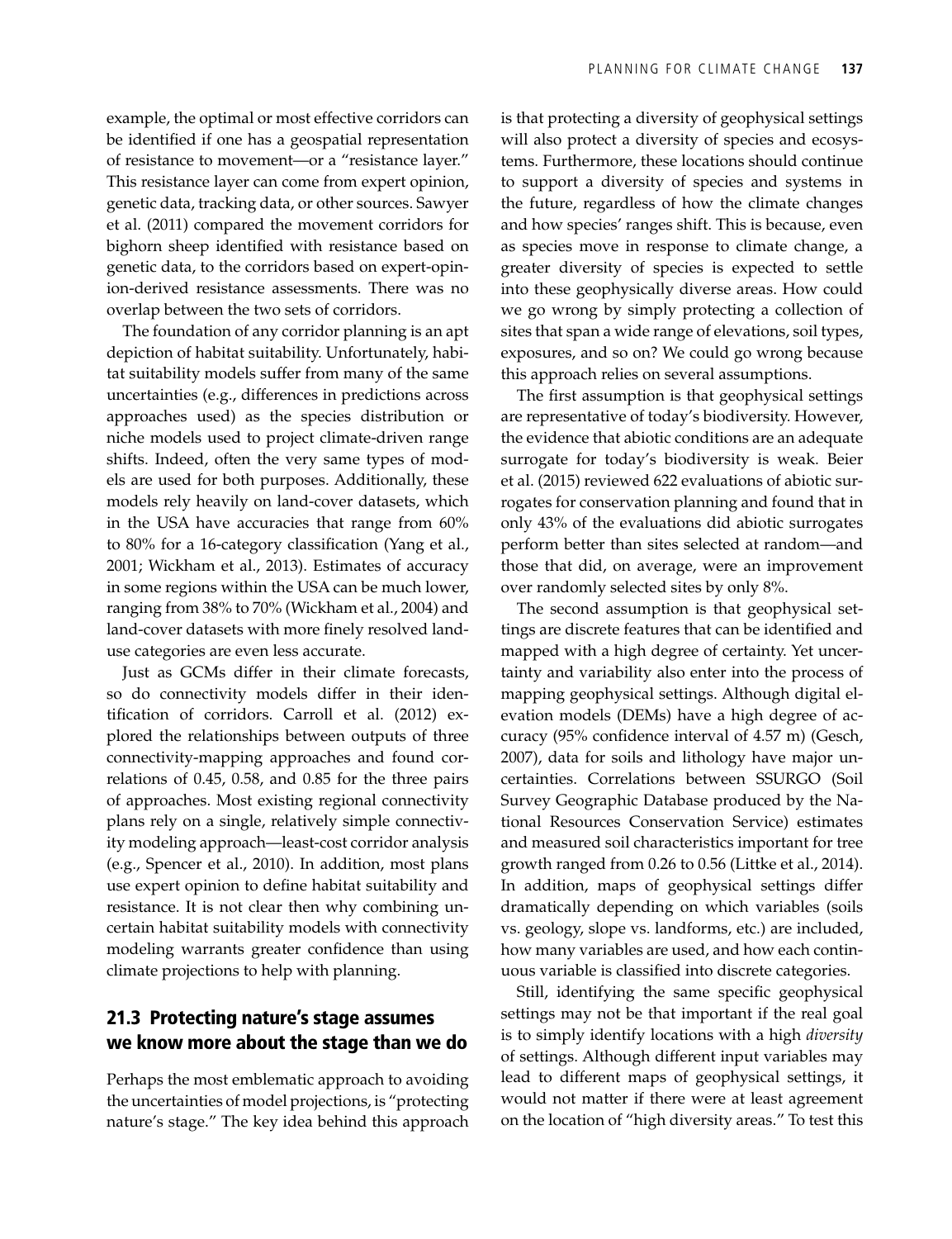|                                     |              | <b>Michalak</b> | <b>Buttrick</b> | <b>Theobald</b> | Michalak | <b>Buttrick</b> | <b>Theobald</b> | Topo-complexity |
|-------------------------------------|--------------|-----------------|-----------------|-----------------|----------|-----------------|-----------------|-----------------|
| Source                              | Neighborhood | 540 m           | 540 m           | 540 m           | 5 km     | 5 km            | 5 km            | 5 km            |
| Michalak et al. (2015) <sup>1</sup> | 540 m        | 1.00            | 0.27            | 0.30            | 0.62     | 0.30            | 0.23            | 0.27            |
| Buttrick et al. (2015) <sup>2</sup> | 540 m        |                 | 1.00            | 0.41            | 0.36     | 0.64            | 0.45            | 0.53            |
| Theobald et al. $(2015)^3$          | 540 m        |                 |                 | 1.00            | 0.21     | 0.39            | 0.54            | 0.52            |
| Michalak et al. (2015)              | 5 km         |                 |                 |                 | 1.00     | 0.49            | 0.35            | 0.43            |
| Buttrick et al. (2015)              | 5 km         |                 |                 |                 |          | 1.00            | 0.60            | 0.73            |
| Theobald et al. (2015)              | 5 km         |                 |                 |                 |          |                 | 1.00            | 0.68            |
| Topo-complexity                     | 5 km         |                 |                 |                 |          |                 |                 | 1.00            |

Table 21.2 Correlations between geophysical diversity assessed from three different datasets within two neighborhood sizes (540 m and 5 km).

1 Landforms, elevation, heat load index, soil order (Harmonized World Soils Data)

2 Elevation, slope, soil order (SSURGO) 3 Landforms, heat load index, lithology (USGS)

hypothesis, we compared scores of geophysical diversity using three different mapped portfolios of geophysical data across the Pacific Northwestern USA (see Table 21.2). We calculated diversity in the immediate neighborhood of each 270-m grid cell (i.e., within 540 m and in a larger, 5-km, circular neighborhood). We then calculated correlation coefficients for all pairs of datasets. We also compared the three maps of geophysical diversity to a layer representing topographic complexity. The correlation in geophysical diversity across the three examples ranged from 35% to 60% based on the 5-km window and between 27% and 41% for the 540-m window (Table 21.2).

In sum, identifying sites that capture a high diversity of geophysical traits is not as straightforward as it might at first seem. So, once again, what seemed like a foolproof, simple approach is far more tenuous than it first appeared.

### 21.4 Uncertainty does not mean we have to be paralyzed

Planning for an unknown future ecological state is a daunting task. The most important message to take from this chapter is that there are large uncertainties associated with *all* proposed approaches to addressing climate change in conservation planning—not just in approaches that rely on climatechange projections. If anything, it appears that the uncertainties associated with forecasting the

future climate have been better explored, documented, and addressed than the uncertainties associated with connectivity planning and protecting nature's stage.

We need more studies that directly compare different approaches to conservation planning for climate change. One recent study compared the relative success of hypothetical ice age conservation planning for modern biodiversity based on protecting climatically and geographically diverse sites versus protecting projected future tree species distributions (Williams et al., 2013). In this case, conservation priorities based on projected species distributions were somewhat correlated with modern priorities  $(r = 0.45)$  but priorities based on abiotic diversity were not at all (or even negatively) correlated with modern priorities. This study is the kind of creative comparison that is needed if we are to move beyond a theoretical debate about which approach is better.

Given the complexity of Earth's ecosystems, no model or rule of thumb will be able to perfectly identify future conservation priority areas. Furthermore, we suspect we will find that there is no single best approach. Once we accept the inevitability of large uncertainty, we can stop trying to find an approach with no uncertainty, and instead work with uncertainty to identify robust, good decisions and robust, bad decisions.

In conclusion, it was not our intention to convince you, the reader, that one approach to addressing climate change is better than any other. Nor did we set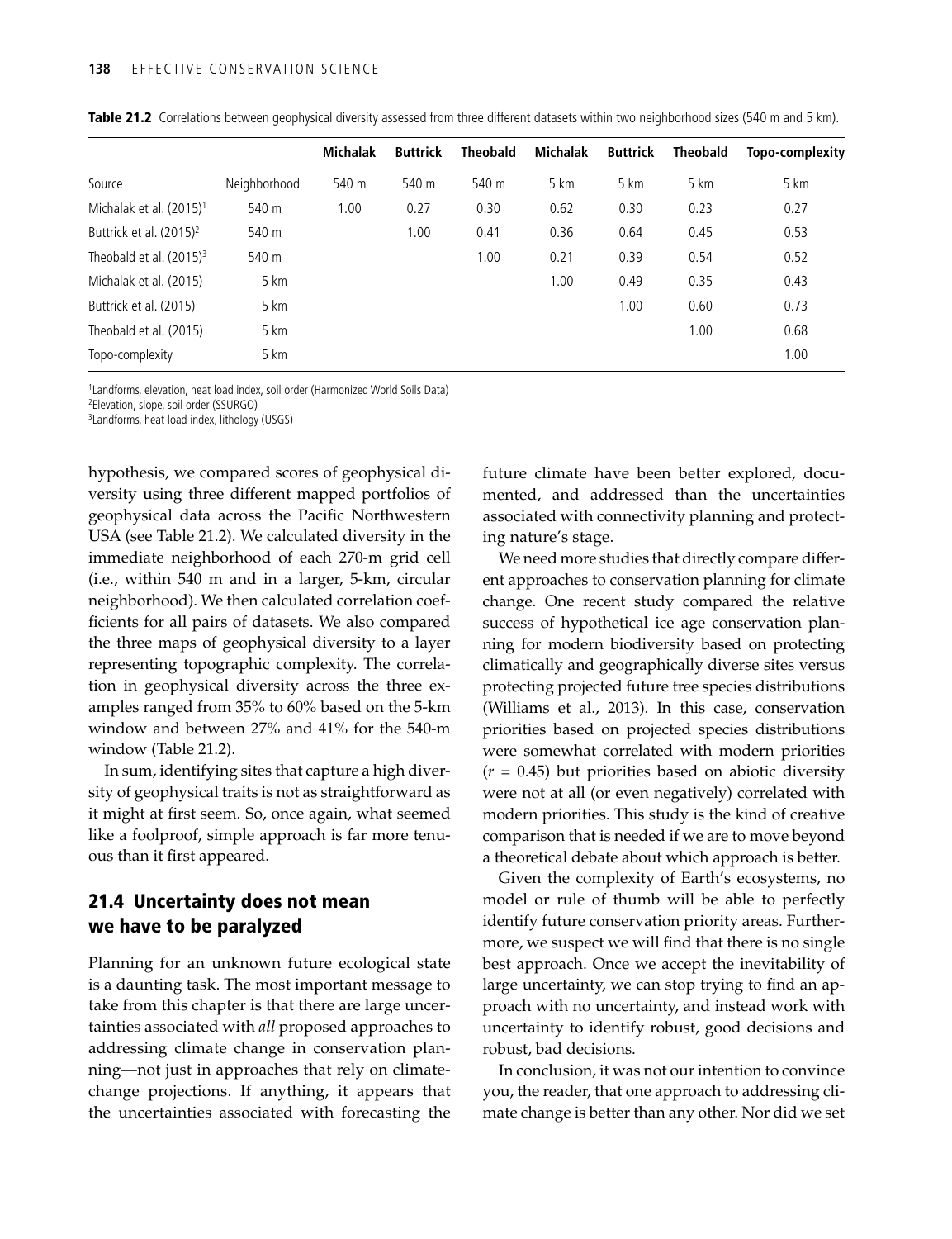out to paint a landscape of impassable mountains of uncertainty. Instead, we hope we have dispelled the myth that forecast-free approaches are a panacea to the uncertainty inherent in future projections. There is a tendency to be suspicious of models and model uncertainty, while not appreciating the uncertainty associated with descriptive and expert-opinion based approaches. Because there are large uncertainties in all approaches, it is the task of conservation planners and researchers to creatively conduct meaningful planning in spite of these uncertainties.

#### References

- Araújo, M. B., Pearson, R. G., Thuiller, W., and Erhard, M. (2005). Validation of species–climate impact models under climate change. *Global Change Biology* 11, 1504–13.
- Beier, P., Sutcliffe, P., Hjort, J., Faith, D. P., Pressey, R. L., and Albuquerque, F. (2015). A review of selection-based tests of abiotic surrogates for species representation. *Conservation Biology* 29, 668–79.
- Buttrick, S., Popper, K., Schindel, M., McRae, B., Unnasch, B., Jones, A., and Platt, J. (2015). *Conserving Nature's Stage: Identifying Resilient Terrestrial Landscapes in the Pacific Northwest*. Portland, OR, The Nature Conservancy.
- Carroll, C., McRae, B., and Brookes, A. (2012). Use of linkage mapping and centrality analysis across habitat gradients to conserve connectivity of gray wolf populations in western North America. *Conservation Biology* 26, 78–87.
- Correa Ayram, C. A., Mendoza, M. E., Etter, A., and Salicrup, D. R. P. (2016). Habitat connectivity in biodiversity conservation: a review of recent studies and applications. *Progress in Physical Geography* 40, 7–37.
- Diniz-Filho, J. A. F., Mauricio Bini, L., Fernando Rangel, T., Loyola, R. D., Hof, C., Nogués-Bravo, D., and Araújo, M. B. (2009). Partitioning and mapping uncertainties in ensembles of forecasts of species turnover under climate change. *Ecography* 32, 897–906.
- Game, E. T., Lipsett-Moore, G., Saxon, E., Peterson, N., and Sheppard, S. (2011). Incorporating climate change adaptation into national conservation assessments. *Global Change Biology* 17, 3150–60.
- Gesch, D. B. (2007). The national elevation dataset. In: Maune, D. (ed.) *Digital Elevation Model Technologies and Applications: The DEM Users Manual*. Bethesda, Maryland, American Society for Photogrammetry and Remote Sensing, pp. 99–118.
- Groves, C. R., Game, E. T., Anderson, M. G., Cross, M., Enquist, C., Ferdana, Z., Girvetz, E., Gondor, A., Hall, K. R., Higgins, J., et al. (2012). Incorporating climate change

into systematic conservation planning. *Biodiversity & Conservation* 21, 1651–71.

- Heller, N. E. and Zavaleta, E. S. (2009). Biodiversity management in the face of climate change: a review of 22 years of recommendations. *Biological Conservation* 142, 14–32.
- IPCC (2013). *Climate Change 2013: The Physical Science Basis. Contribution of Working Group I to the Fifth Assessment Report of the Intergovernmental Panel on Climate Change*. New York, NY, Cambridge University Press.
- Kharouba, H. M., Algar, A. C., and Kerr, J. T. (2009). Historically calibrated predictions of butterfly species' range shift using global change as a pseudo-experiment. *Ecology* 90, 2213–22.
- Klausmeyer, K. R. and Shaw, M. R. (2009). Climate change, habitat loss, protected areas and the climate adaptation potential of species in Mediterranean ecosystems worldwide. *PLoS One* 4, e6392.
- Lawler, J. J., White, D., Neilson, R. P., and Blaustein, A. R. (2006). Predicting climate-induced range-shifts: model differences and model reliability. *Global Change Biology* 12, 1568–84.
- Littke, K. M., Harrison, R. B., Zabowski, D., Briggs, D. G., and Maguire, D. A. (2014). Effects of geoclimatic factors on soil water, nitrogen, and foliar properties of Douglasfir plantations in the Pacific Northwest. *Forest Science* 60, 1118–30.
- Martínez-Meyer, E., Townsend Peterson, A., and Hargrove, W. W. (2004). Ecological niches as stable distributional constraints on mammal species, with implications for Pleistocene extinctions and climate change projections for biodiversity. *Global Ecology and Biogeography* 13, 305–14.
- Michalak, J., Carroll, C., Lawler, J. J., Neilson, S., Roberts, D. R., and Hamann, A. (2015). *Land facet data for North America at 100m resolution*. Available from: https://adaptwest.databasin.org/pages/adaptwestlandfacets.
- Sawyer, S. C., Epps, C. W., and Brashares, J. S. (2011). Placing linkages among fragmented habitats: do least-cost models reflect how animals use landscapes? *Journal of Applied Ecology* 48, 668–78.
- Schmitz, O. J., Lawler, J. J., Beier, P., Groves, C., Knight, G., Boyce Jr, D. A., Bulluck, J., Johnston, K. M., Klein, M. L., Muller, K., et al. (2015). Conserving biodiversity: practical guidance about climate change adaptation approaches in support of land-use planning. *Natural Areas Journal* 35, 190–203.
- Spencer, W. D., Beier, P., Penrod, K., Winters, K., Paulman, C., Rustigian-Romsos, H., Strittholt, J., Parisi, M., and Pettler, A. (2010). *California Essential Habitat Connectivity Project: A Strategy for Conserving a Connected California*. Prepared for California Department of Transportation,